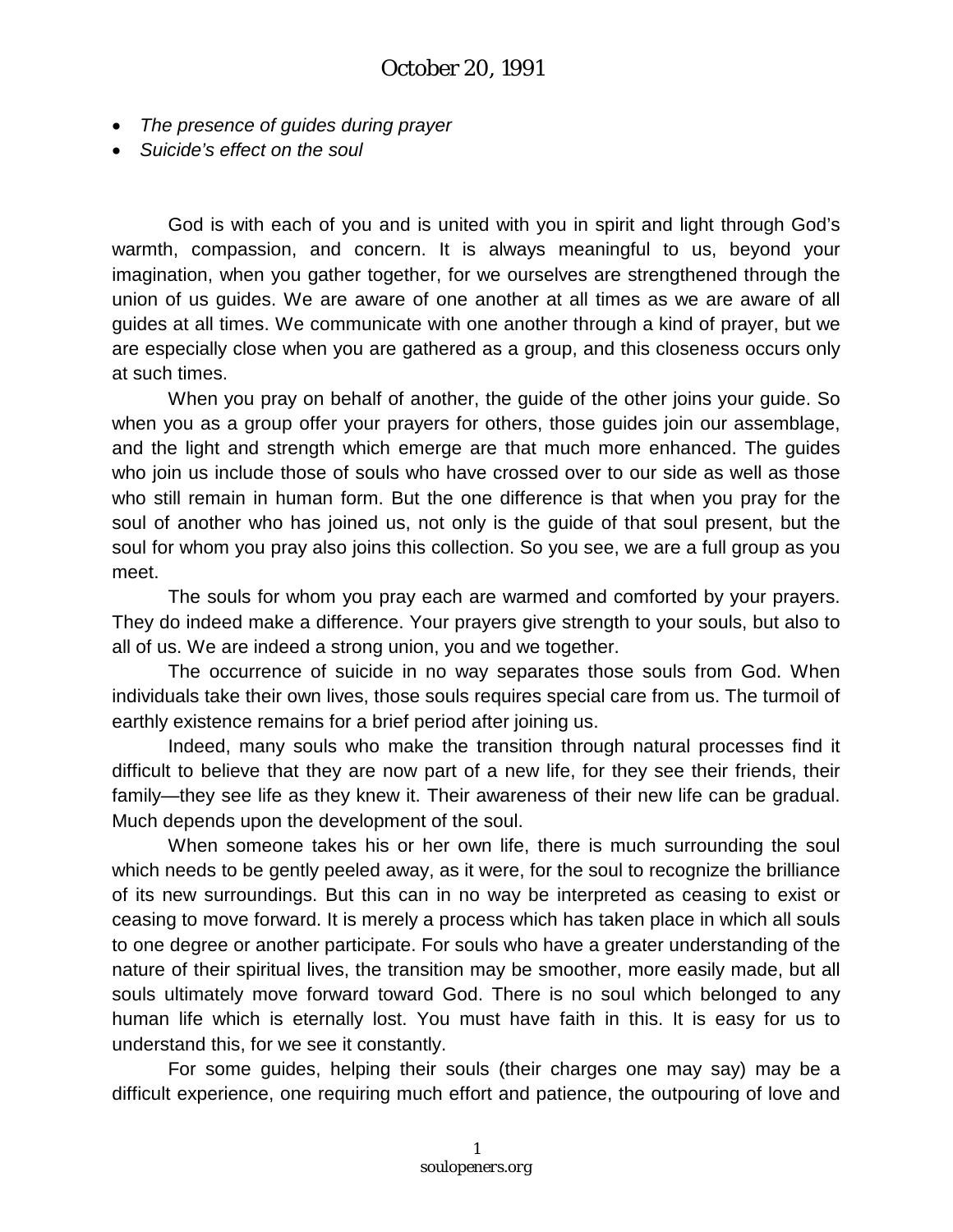comfort. We are empowered to help other guides as they nurture souls that recently joined us, for it is our wish that the transition of all souls be smooth and surrounded by great light. The souls of perpetrators of significant crimes also have a place with God. Their transition may be slower and more gradual, but it is always accomplished. Some souls are sufficiently connected to their earthly life that they find it difficult to move forward and may choose again to experience human life until they are more prepared for the ultimate transition toward God. All souls are different. There is no predetermined expectation that all must choose to follow God immediately after joining our side of life. For some, the decision is delayed; for others, it is relatively easy.

One of our objectives in being your guides is in helping you to prepare for that point in your lives when you do join us. If the transition is slow, we have not failed, and if the transition is easy, we have not won, for there is no contest here. It is a process of nurturing, of supporting, of strengthening, of illuminating. That is what we your guides work at, and that we do in a spirit of love.

Love does not feel hurried and impatient. Love is. It is a condition of being. It is not a promise of something to be held out in the future as a reward. Your lives for us are essential to our own development just as our lives are essential for yours. We want you to rely upon us more than you do.

Each of you has the power to receive the response to that for which you pray. You are not alone. You are always with your guide, as you are always with God. The response which you receive is not specifically your guide's response. It is God's response, given through your guide in a manner that you can understand, for God does not have secrets for each of you. God is not some mysterious force which humans cannot understand. All have the power to comprehend that part of God's presence which has meaning and relevance to the individual.

When one takes away one's own human life, such action has not been dictated by God or directed by a guide. It is a human response. It is a response of the physical side of human existence and has no bearing on the ultimate growth of the spiritual side of life. You make decisions, you do things for rational, for irrational reasons, your bodies suffer physical ailments, emotional ailments. That is a part of the human life form, and all that happens to the body is merely a physical manifestation of aspects of human life.

Listen to us when we say that your lives are eternal. That is God's truth, and there is nothing which will divert that truth from being fulfilled in all of its glory. We love you as fellow souls, as equal parts of the body of God. You are each unique, and each equally vital to the presence of God throughout the world and as part of the universe. None of you are more important than another. None of you are more important than a blade of grass, or a piece of stone, another animal, a molecule. All have been created by God as being equal. You are a part of all that exists. Rejoice in your participation in God's glorious creation!

And now we bless you in God's peace and light and love.